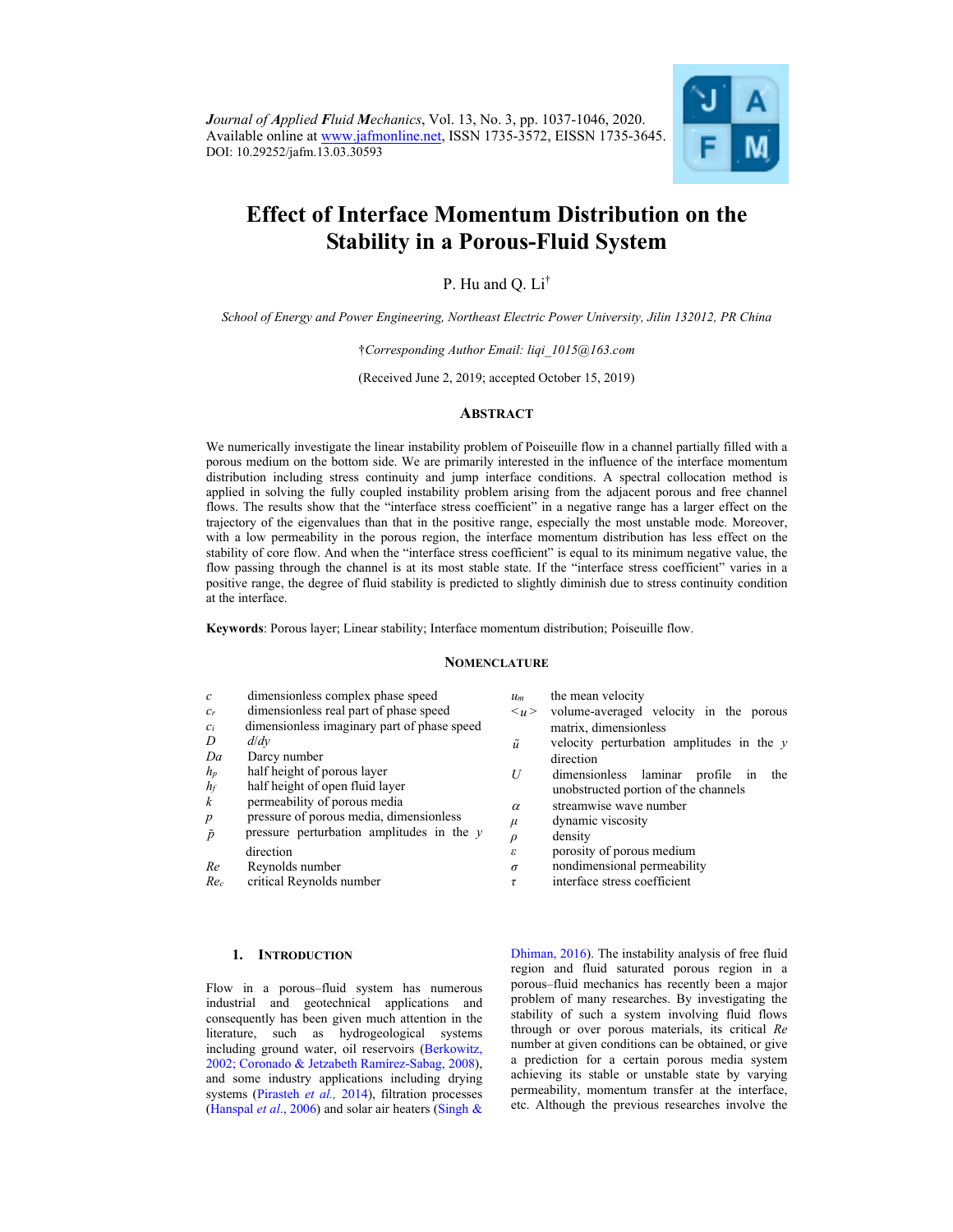stability study of channel flows, the mathematic models used for describing a fully developed laminar flow in a homogeneous porous region or at the interface may not be consistent. Beavers and Joseph (1967) originally proposed the mathematic model at the interface for a porous-fluid channel. They put forward a slip velocity concept at the interface between the free fluid domain and porous domain. Then, Beavers *et al*. (1973) presented a two dimensional Poiseuille flow instability analysis applying the proposed interface condition and Darcy model in porous layer. They showed that in one channel having a porous wall, the porous wall is able to decrease the critical Reynolds number comparing with impermeable wall, and found the theoretical predictions based on the proposed condition were in accord with experiment data they performed. Chang *et al*. (2006) studied a Poiseuille flow stability problem for a free fluid layer overlying a saturated porous layer using Darcy model with the slip velocity boundary condition, and found out a tri-modal form in the neutral curves. These three kinds of modes generally have different characteristics of stability, and are caused by Poiseuille flow's shear stress in a fluid region. Still, Darcy model fails to figure out boundary layers that may lead to the velocity discontinuity at the interface. Therefore, Brinkman-extended Darcy model was applied in order to solve this problem by Vafai and Kim (1990) and Neale and Nader (1974), who support the Brinkman-extended Darcy model that the shear stress as well as the velocity at the interface should be continuous. With the sophisticated volume averaging method, Ochoa-Tapia and Whitaker (1995a, b) established one model that the shear stress should be discontinuous while the velocity should be continuous, and using that interface conditions and the governing equations proposed by Whitaker (1996), Tilton and Cortelezzi (2006) presented the three-dimensional Poiseuille flow stability problem in a porous–fluid channel with two porous walls on both sides. They discovered that with decreasing the wall permeability at a very small value may greatly decrease the channel flow's stability comparing the channel flow having impermeable walls. Moreover, they continued to analyze the effects of the porosity, permeability, the interface stress coefficient, and the porous layers' height, on the symmetric flow's stability with two porous walls on both sides of a channel (Tilton & Cortelezzi 2008). Li *et al.* (2014) also applying the equations of Whitaker (1996) for the porous region with the interface conditions of Ochoa-Tapia and Whitaker (1995a, b), performed a coupled flow instability analysis for a porous layer placed in the middle of a channel, mainly focused on the influence of the porous filling ratio. Then, Dai *et al.* (2015) further performed a linear Poiseuille flow instability investigation for the fluid saturated multilayer porous media inserted in a channel, mainly focused on the influence of porous layer number. There were two ways for increasing the number of porous layers considered: constant Reynolds number condition and constant porous filling ratio condition. They observed that both conditions have a less stability as the number of porous layers increases. At the same number of porous layers, the value of critical Reynolds number at constant porous filling ratio condition is much less than that at constant Reynolds number condition. Avramenko *et al*. (2005) took into account both linear Darcy and quadratic Forchheimer drag terms in the porous medium. The obtained results indicate that both linear and quadratic drag terms increase the critical value of the Reynolds number. Liu *et al*. (2008) performed the instability of Poiseuille flow in a fluid-porous system. They investigated the influence of the depth ratio and the Darcy number on the instability of the system were, and also compared thoroughly the characteristics of the instability of Brinkman's model with that of Darcy's model. Rosti *et al*. (2015) investigated a turbulent channel flow over porous walls using direct numerical simulations (DNS). They found that the permeability plays a major role in determining the response of the channel flow to the permeable wall even it is very small. Tryggvason *et al*. (2016) and Ma *et al*. (2016) also used direct simulation and data driven method but to model bubbly flows. Barletta and Antonio (2016) analysed the linear stability of the basic two-dimensional mixed convection. The growth rate and the angular frequency of the perturbations were evaluated numerically. Wedin and Cherubini (2016) used the asymptotic suction boundary layer (ASBL) for investigating two permeability models which are the Darcy and the Forchheimer models.

From above references it is noted that although the previous researches involve the stability study of porous channel flows, the mathematic models used for describing a fully developed laminar flow in a homogeneous porous region or at the interface may not be consistent. Few studies investigate the effect of the interface momentum distribution on the linear stability characteristics including the velocity perturbation, the Orr–Sommerfeld spectrum and the critical Reynolds number, and to the best of our knowledge, the linear stability problem in an asymmetric porous-fluid system has not been studied yet. This study aims to indicate the impact of the interface momentum distribution on the linear stability problem in an asymmetric porous-fluid channel which is constructed by a bottom porous layer. In order to know how the surface characteristics of the porous material in the transition layer influences a coupled asymmetric porous-fluid flow stability, first, the effect of permeability with fixed interface momentum distribution coefficient  $\tau = 0.0$  is studied indicating a stress continuity interface condition, and then the stress jump effects of varying in interface stress coefficient  $\tau = -1.0 - 1.5$  on the velocity perturbation, the Orr–Sommerfeld spectrum and the critical Reynolds number are discussed.

## **2. GOVERNING EQUATIONS**

The present coupled channel geometry considered in the paper is shown in Fig. 1. In Fig. 1, the channel is restricted by impermeable walls. A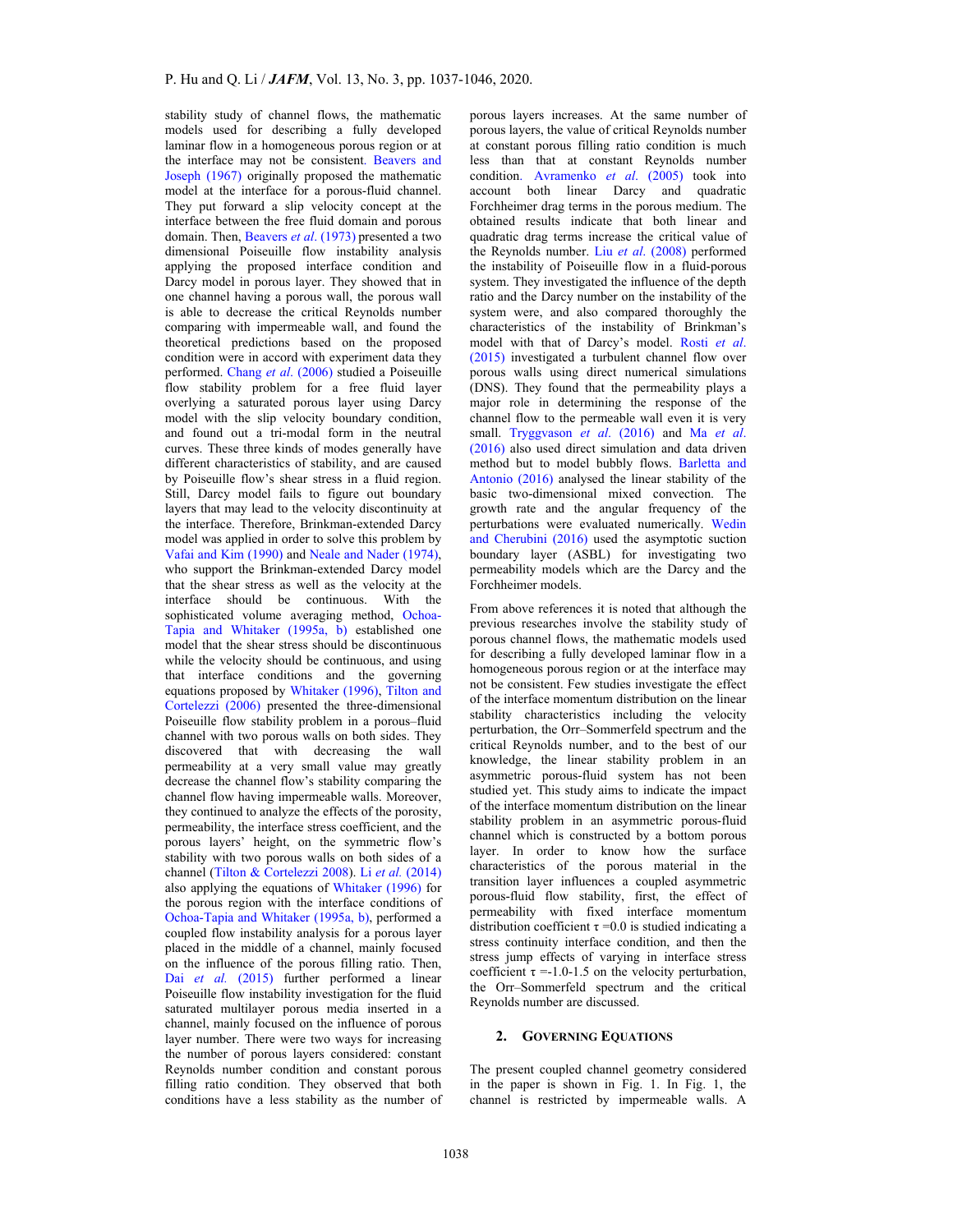porous layer which is rigid and homogeneous is placed on the bottom side of the channel paralleled to the impermeable walls. Thus, the channel is divided into two layers that are a porous layer below and a free fluid layer above. The two layers' heights are defined as 2*hf* and 2*hp*, respectively. We consider a two dimensional laminar flow, and the fluid is incompressible, viscous and Newtonian. Both the channel region and the porous region hold a laminar, fully developed flow driven by the uniform pressure gradient just in x-direction.



**Fig. 1. Coupled flow geometry considered.** 

In the fluid region, the governing equation is Navier-Stockes model, while in the porous region, the governing equation is the model proposed by Whitaker (1996). A length scale can be defined as the half-height in fluid region, *hf*, a time scale is the ratio of the half-height to the mean velocity in the free fluid layer, *hf*/*um*, and the dimensionless pressure is  $p/\rho u_m^2$ . The formulas for the fluid domain and the porous domain then can be nondimensional as follows:

$$
\frac{\partial \boldsymbol{u}}{\partial t} + \boldsymbol{u} \cdot \nabla \boldsymbol{u} = -\nabla p + \frac{1}{Re} \nabla^2 \boldsymbol{u},\tag{1}
$$

$$
\nabla \cdot \mathbf{u} = 0, \tag{2}
$$

$$
\frac{1}{\varepsilon} \frac{\partial \langle \mathbf{u} \rangle}{\partial t} = -\nabla \langle p \rangle^f + \frac{1}{\varepsilon Re} \nabla^2 \langle \mathbf{u} \rangle - \frac{1}{\sigma^2 Re} \langle \mathbf{u} \rangle,
$$
\n(3)

$$
\nabla \cdot \langle \mathbf{u} \rangle = 0. \tag{4}
$$

In above equations, the symbols  $u=[u \; v]^T$ ,  $\varepsilon$  and  $p$ represent the fluid velocity in the fluid region or porous region, porosity and pressure of porous medium. In Eq. (3), the symbols  $\lt$  > and  $\lt$   $\gt$ represent the superficial volume average and the intrinsic volume average, in a relationship of  $\leq$  >  $=\varepsilon$   $\leq$   $\leq$  The last two terms in Eq. (3) on the right side in turn are Brinkman term, which is only important near the interfaces in the Brinkman boundary layers, Darcy term, which refers to a volume-averaged viscous drag. A Reynolds number is given as the form of  $Re = \rho u_m h_f / \mu$  for the fluid flow in the free fluid layer, in which *um*, *μ* and *ρ* symbolize mean velocity in the free channel, viscosity, and density of the fluid. The symbol  $\sigma = \sqrt{k}/h_c = (Da)^{1/2}$  (*k* refers to the dimensional penetrability of the porous material) indicates the dimensionless permeability in the porous region.

In the present paper, we have restricted the study to channel flows for not considering the inertial

influence both in porous region and at the interface, and also ignored the convective terms in porous region (Tilton & Cortelezzi 2006).

## **2.1 Basic Flow**

In this study, we assume a fully developed laminar flow in the free fluid layer and porous layer is driven by a uniform pressure gradient only in xdirection, *dp*/*dx*. Therefore, the dimensionless momentum equation for the open channel fluid layer becomes

$$
\frac{d^2u}{dy^2} = Re\frac{dp}{dx}.
$$
\n(5)

The momentum equation for the porous layer becomes:

$$
\frac{1}{\varepsilon} \frac{d^2 \langle u \rangle}{dy^2} - \frac{1}{\sigma^2} \langle u \rangle = Re \frac{d \langle p \rangle^f}{dx}.
$$
 (6)

The boundary conditions at the impermeable walls are

$$
u = 0, \langle u \rangle = 0. \tag{7}
$$

Ignoring the inertial effect in the momentum transfer process, but taking account of the momentum jump, the interface conditions are (Ochoa-Tapia and Whitaker 1995a, b):

$$
\langle p \rangle^f = p, \langle u \rangle = u, \frac{1}{\varepsilon} \frac{\partial \langle u \rangle}{\partial y} - \frac{\partial u}{\partial y} = -\frac{\tau}{\sigma} u.
$$
 (8)

*τ* indicates the interface distribution of momentum in a porous-fluid system, which is called the interface stress coefficient. Ochoa-Tapia and Whitaker (1995b) found that the interface stress coefficient  $\tau$  is roughly between  $-1.0$  and 1.5. The value of  $\tau$  mainly depends on the characteristics of surface machining at the interface and the porous structures varying in the transition layer. Additionally, it must usually be determined experimentally.

From the above equations, we can get the solutions for the laminar velocity in the free fluid layer and in the porous layer as:

$$
U = \frac{1}{1/3 + c_2} (y^2 + c_1 y + c_2) \quad y = (-1, 1), \tag{9}
$$

$$
\langle U \rangle = c_3 e^{\frac{\sqrt{s}}{\sigma}y} + c_4 e^{-\frac{\sqrt{s}}{\sigma}y} - \frac{\sigma^2}{1/3 + c_2} y = (-h_p/h_f, h_p/h_f). \ (10)
$$

Where the constant coefficients  $c_1$ ,  $c_2$ ,  $c_3$ ,  $c_4$  in Eqs. (9) and (10) are achieved through assembling all the interface as well as boundary requirements (7) and (8).

Figure 2 shows the basic flow simulation results both in porous layer and free fluid layer when  $\sigma$  = 0.002,  $\varepsilon = 0.6$ ,  $h_f/h_p = 1.0$ ,  $\tau = 0.0$ . In Fig. 2, it is noted that the fluid maximum velocity is 1.49884 in the free channel layer; the interface velocity is 0.00464; the Darcy velocity in porous medium is  $5.98608\times10^{-6}$ . The marked velocity values in the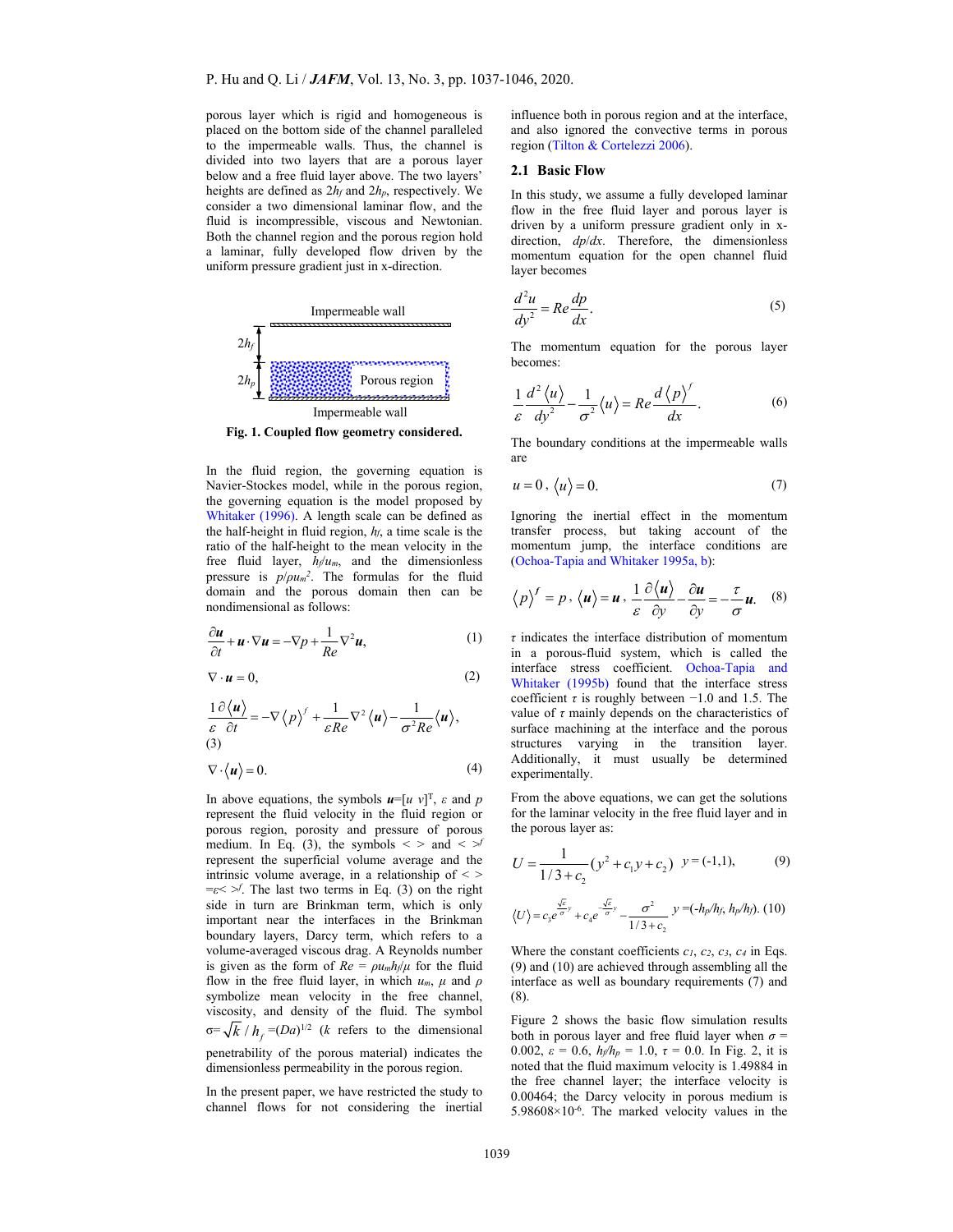three different regions decrease about at most 6 orders of magnitude along y-direction if inserting the porous wall. In order to known clearly how certain parameters affect the velocity profiles, figure 3 gives the velocity profiles in each region, especially at the interface by changing the permeability *σ* and the interface stress coefficient *τ*. It is observed that at a lower permeability *σ,*  changing *τ* has an ignoring effect on velocity distribution. Increasing  $\sigma$  increases the boundary layer near the interface between the porous and fluid regions, leads to a less steep velocity gradient near the interface since there is a less sharp and sudden variation of permeability  $\sigma$  at the interface in a porous-fluid channel. Moreover, at a fixed permeability *σ*, the interface velocity decreases as *τ* increases, and changing the values of  $\tau$  within a scope of negative range may make an obvious different velocity profile near the interface than the situation of changing the values of *τ* within a scope of positive range. This conclusion can also be reflected in part 3.



**0.002,**  $h_f/h_p = 1.0, \tau = 0.0$ .

## **2.2 Perturbation Equations**

Considering two-dimensional perturbation equations, the wave-like fluid perturbations in both free fluid region and porous region can be expected to have identical phase speeds and wave numbers,

$$
\begin{cases}\n\hat{\mathbf{u}} = \tilde{\mathbf{u}}_f(y)e^{i(\alpha x - \alpha ct)}, \\
\langle \hat{\mathbf{u}} \rangle = \tilde{\mathbf{u}}_p(y)e^{i(\alpha x - \alpha ct)}, \\
\hat{p} = \tilde{p}_f(y)e^{i(\alpha x - \alpha ct)}, \\
\langle \hat{p} \rangle^f = \tilde{p}_p(y)e^{i(\alpha x - \alpha ct)}.\n\end{cases}
$$
\n(11)

Where  $\tilde{\mathbf{u}}_p$  or  $\tilde{\mathbf{u}}_f$  and  $\tilde{p}_p$  or  $\tilde{p}_f$  are the porous or free fluid velocity and pressure perturbation amplitudes in *y*-direction. *α* represents the streamwise wave number, and  $c = c_r + ic_i$  represents the complex phase speed, in which *cr* and *ci* are the real part and imaginary part, respectively. The perturbed base flow then can be shown in Eq. (12) where *U* means the basic flow in the free channel, *<U>* means the laminar profile in the porous layer:

$$
\begin{cases}\n\mathbf{u} = U(\mathbf{y}) + \hat{\mathbf{u}}, \\
\langle \mathbf{u} \rangle = \langle U \rangle(\mathbf{y}) + \langle \hat{\mathbf{u}} \rangle, \\
p = p(\mathbf{x}) + \hat{p}, \\
\langle p \rangle^{\ell} = p(\mathbf{x}) + \langle \hat{p} \rangle^{\ell}.\n\end{cases}
$$
\n(12)



 $(a)$   $\sigma$  = 0.002







Substitute the formula  $(12)$  into the Eqs.  $(1)-(4)$ , the resulting perturbation equation for the free fluid layer can be derived as (in which both labels " D " and " ' *"* mean *d*/*dy*):

$$
\[ (U - c)(D^2 - \alpha^2) - U'' - \frac{1}{i\alpha Re} (D^2 - \alpha^2)^2 \] \widetilde{v}_f(y) = 0. \tag{13}
$$

While the flow stability model for the porous layer can be deduced as:

$$
\begin{bmatrix} -c(D^2 - \alpha^2) - \frac{1}{i\alpha Re} (D^2 - \alpha^2)^2 \\ + \frac{\varepsilon}{i\alpha Re \sigma^2} (D^2 - \alpha^2) \end{bmatrix} \widetilde{v}_p(y) = 0. \quad (14)
$$

By taking the momentum transfer Eq. (8), the interface boundary conditions coupling,  $\tilde{v}_f$ , and

 $\widetilde{v}_p$  can be deduced as follows (Tilton and Cortelezzi 2006, 2008):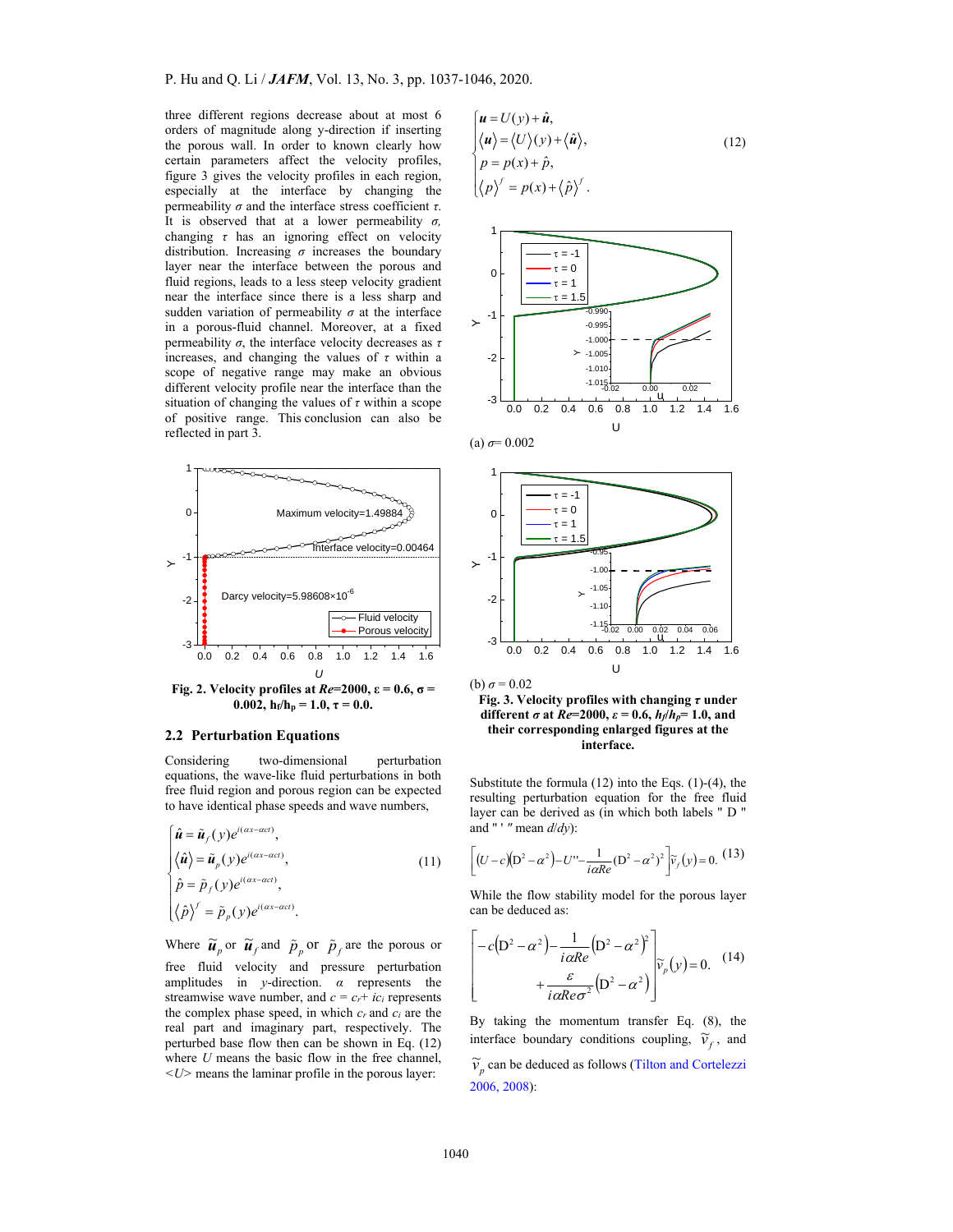$$
\widetilde{v}_f = \widetilde{v}_p, \frac{d\widetilde{v}_f}{dy} = \frac{d\widetilde{v}_p}{dy}, -\frac{\sigma}{\varepsilon} \frac{d^2 \widetilde{v}_p}{dy^2} + \sigma \frac{d^2 \widetilde{v}_f}{dy^2} = \tau \frac{d\widetilde{v}_f}{dy}, (15)
$$
\n
$$
\left[ \left( \frac{1}{\varepsilon} - 1 \right) \left( i\alpha c - \frac{\alpha^2}{Re} \right) - \frac{1}{\sigma^2 Re} + i\alpha U \right] \frac{d\widetilde{v}_f}{dy} + \frac{1}{Re} \frac{d^3}{dy^3} \left( \frac{\widetilde{v}_p}{\varepsilon} - \widetilde{v}_f \right) - i\alpha U' \widetilde{v}_f = 0.
$$

The boundary stability equations at the impermeable walls can be given as:

$$
\widetilde{v}_f = \frac{d\widetilde{v}_f}{dy} = 0, \widetilde{v}_p = \frac{d\widetilde{v}_p}{dy} = 0.
$$
\n(17)

The above Eqs.  $(13)$  -  $(17)$  are the coupled linear instability models in the porous-fluid system, and a spectral collocation method is applied to work out the stability problem.

Here, we present a spectral collocation method based on Chebyshev polynomials and apply it to the Orr-Sommerfeld equation. This method is applied extensively to compute the flow stability characteristics, and is highly accurate. For simplicity, we discuss the case where  $h_f = h_g$ . The problem in the channel region is solved with respect to the axes with origin located on the channel centreline, while the problem in porous region is solved with respect to coordinate system with origins located midway between the interface and the impermeable wall.

We expand the perturbation amplitude functions  $\tilde{v}_f$ and  $\tilde{v}_n$  in Chebyshev series,

$$
\tilde{v}_f(y) = \sum_{n=0}^{N} a_n T_n(y), \tilde{v}_p(y) = \sum_{n=0}^{N} e_n T_n(y).
$$
 (18)

The derivatives of  $\tilde{v}_f$  and  $\tilde{v}_p$  are obtained by differentiating the above expansions, for example, the second derivatives of  $\tilde{v}_f$  and  $\tilde{v}_p$  are

$$
D^{2}\tilde{v}_{f}\left(y\right)=\sum_{n=0}^{N}a_{n}T_{n}^{^{n}}\left(y\right),D^{2}\tilde{v}_{p}\left(y\right)=\sum_{n=0}^{N}e_{n}T_{n}^{^{n}}\left(y\right)\left(19\right)
$$

and similarly for the fourth derivative, then we make above equations satisfy the Orr–Sommerfeld Eqs. (13) and (14) at the Gauss–Lobatto collocation points  $y_i = \cos(i\pi/N)$ , where  $i = 0,..., N$ . Thus, two generalized eigenvalue problems are formed

$$
Aa = cBa, Ee = c\sigma^2 Be \tag{20}
$$

and the compound matrix equation for the eigenvalue c and the eigenvectors **a** and **e** is

$$
\begin{pmatrix} A & 0 \\ 0 & E \end{pmatrix} \begin{pmatrix} a \\ e \end{pmatrix} = c \begin{pmatrix} B & 0 \\ 0 & \sigma^2 B \end{pmatrix} \begin{pmatrix} a \\ e \end{pmatrix}.
$$
 (21)

The above Chebyshev series (18) and (19) are also satisfied the boundary stability Eqs. (15)-(17) and then obtained eight boundary conditions are imposed by using eight rows of the compound matrix Eq. (21). The generalized eigenvalue problem can now be worked out following the procedure by Schmid and Henningson (2001).

## **3. COUPLED STABILITY ANALYSES**

The coupled linear instability problem of a Poiseuille flow passing through a channel with a porous layer at the bottom is shown in this part. To investigate the impact of interface momentum distribution, we first present the linearized instability analysis at the interface stress coefficient  $\tau = 0$ , and then, we present the stability analysis by varying the interface stress coefficient  $\tau$  from -1.0 to 1.5, since the value of the interface stress coefficient  $\tau$  should be decided by the experiment due to different porous surface characteristics.



**Fig. 4. Eigenvalues at**  $Re = 3000$ **,**  $\sigma = 0.02$ **,**  $\varepsilon = 0.6$ **,**  $\tau = 0.0$ ,  $\alpha = 1.0$ ,  $h_p = 0.25h_f$  for a channel with the **lower and upper porous layers.** 

#### **3.1 Validation**

Figure 4 shows the comparison the eigenvalues of this study and the study performed by Tilton and Cortelezzi (2008) with the considered parameters  $\sigma$ = 0.02,  $Re$  = 3000,  $\varepsilon$  = 0.6,  $\tau$  = 0.0,  $\alpha$ =1.0,  $h_p$  = 0.25 *hf*. A good agreement is observed between these solutions, indicating that the calculated results of this study are credible.

### **3.2 For the Interface Momentum Distribution Coefficient τ = 0**

Figure 5 shows the movement of the eigenvalues in the Orr-Sommerfeld spectrum with increasing the permeability from 0.0002 to 0.02 for  $Re = 2000$ ,  $\varepsilon$ 0.6,  $\tau = 0.0$ ,  $h_f/h_p = 1.0$ . It is observed that three branches of circled eigenvalues are located in Fig. 4 called wall modes, porous modes and centre modes as referred to Tilton and Cortelezzi (2006) earlier. Although the locations of these eigenvalues have an overall similar with the results of Tilton and Cortelezzi (2006) and Li *et al*. (2014), the numbers and the trajectories of the all wall modes (including upper and lower wall modes) are indeed different under a same parameters condition for  $Re = 2000$ ,  $\varepsilon$  $= 0.6, \tau = 0.0, h_f/h_p = 1.0, \sigma = 0.0002 - 0.02$ . Tilton and Cortelezzi (2006) investigated the flow instability analysis considering a channel having two porous walls on the both sides. They observed that as increasing the permeability, the upper wall modes had only one path line and the two new lower wall modes were induced. However, Li *et al.*  (2014) analyzed the stability results of a channel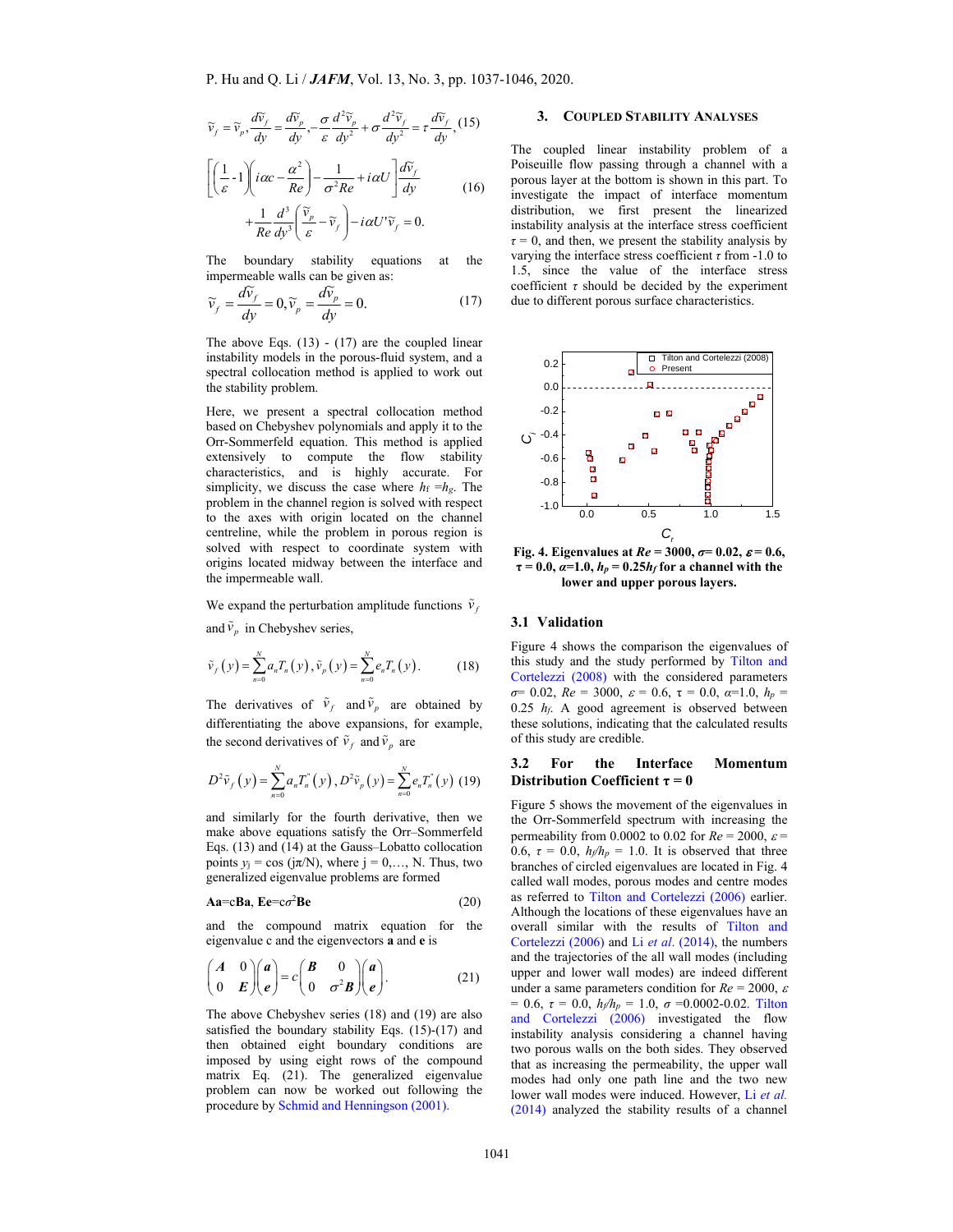inserted one layer porous medium at the centre. They found that with increasing the permeability, the upper wall modes had but two path lines, and two new lower wall modes were also induced. With our present studied channel having only one porous wall at the bottom, note that when increasing *σ*  $=0.0002-0.02$ , the upper wall modes had only one path line, and only one new lower wall mode labeled 1 is induced in Fig. 5. The perturbation of this mode labeled 1 is shown in Fig. 6, and note that the perturbations near the interface have a higher frequency oscillation.



**Fig. 5. Trajectory of the eigenvalues by varying**   $\sigma$  = 0.0002 - 0.02 when  $Re$  = 2000,  $\varepsilon$  = 0.6,  $\tau$  = 0.0,  $h_f/h_p = 1.0$ .



**Fig. 6. Perturbation of the mode labeled 1 for**   $Re=2000, \sigma=0.02, \tau=0.0, \varepsilon=0.6, h_f/h_p=1.0.$ 

One of the possible reasons for the different numbers and the trajectories of the wall modes is the different studied geometries of the channels. Since the movements of the wall modes absolutely are affected by the interfaces characteristics, not only the number of porous layers of the channel, but also the location of porous layers can result in the different interfaces characteristics. It shows that based on the present geometry, if increasing one porous wall up of the channel, to be the channel having two porous walls, will make only the number of the upper wall modes increase one; while if changing the location of the porous layer from the bottom of the channel to the middle of the channel, the number of the upper and lower wall modes will

both increase one. Also note that there are little variations of the porous modes or the centre modes whether to change the position or the number of the porous layer.

## **3.3 For the Interface Momentum Distribution Coefficient**  $\tau$  **= -1.0-1.5**

If the interface momentum distribution impact on the flow instability of the current channel needs to be further investigated, we give the simulation results for the interface stress coefficient, *τ*, in the range of  $\tau = -1.0 - 1.5$  as following, which contains the continuity and dis-continuity effects of the interface momentum distribution.

Figure 7 shows the results of the eigenvalues trajectory by varying  $\tau$  -1.0 - 1.5 holding the constant  $Re = 2000$ ,  $\varepsilon = 0.6$ ,  $\sigma = 0.02$ ,  $h_f/h_p = 1.0$ . Figure 8 is the corresponding results under the same parameters but  $Re = 3000$ . Note that both in Figs. 7 and 8, changing the interface momentum distribution coefficient from -1.0 to 1.5, significantly may affect the trajectories of the wall modes, especially the most unstable mode of the lower wall modes. It can be seen that these wall modes have obvious movements on the spectrum by varying  $\tau$  - 1.0 - 1.5, but when the coefficient  $\tau$ changes from -1.0 to 0.0, the trajectories of these modes are more obvious than the corresponding situation that when the coefficient  $\tau$  increases from 0.0 to 1.5, the locations of these modes vary very small or almost no change. This is just consistent with the conclusion obtained from the above Fig. 3, namely basic flow solution by varying the coefficient  $\tau$  from -1.0 to 0.0 shows an even more obvious difference than the situation by increasing the coefficient  $\tau$  from 0.0 to 1.5. It can be further considered that in the range  $\tau$  = -1.0-0.0, the interface momentum distribution have a larger effect on the trajectory of the eigenvalues in Orr– Sommerfeld spectrum. In addition, it is interesting to observe that there are two modes labeled 1 and 1' in Fig. 7 (a) and Fig. 8 (a) respectively can never get the results of  $\tau$ = 0.0, and as the coefficient  $\tau$ varies from -1.0 to 1.5, the two labeled wall modes both move facing to their respective porous modes, but finally arrive at different distribution locations.



**varying**  $\tau$  = -1.0 (circled) - 1.5 when  $Re = 2000$ ,  $\varepsilon$  =  $0.6$ ,  $\sigma$  = 0.02,  $h/h_p$  = 1.0 (b) A larger **version of porous modes.** 

For the porous modes surrounded by a rectangular in Fig. 7 (a) and Fig. 8 (a) respectively, we see that as *Re* increases, the quantity of the porous modes increases, and the porous mode having a maximum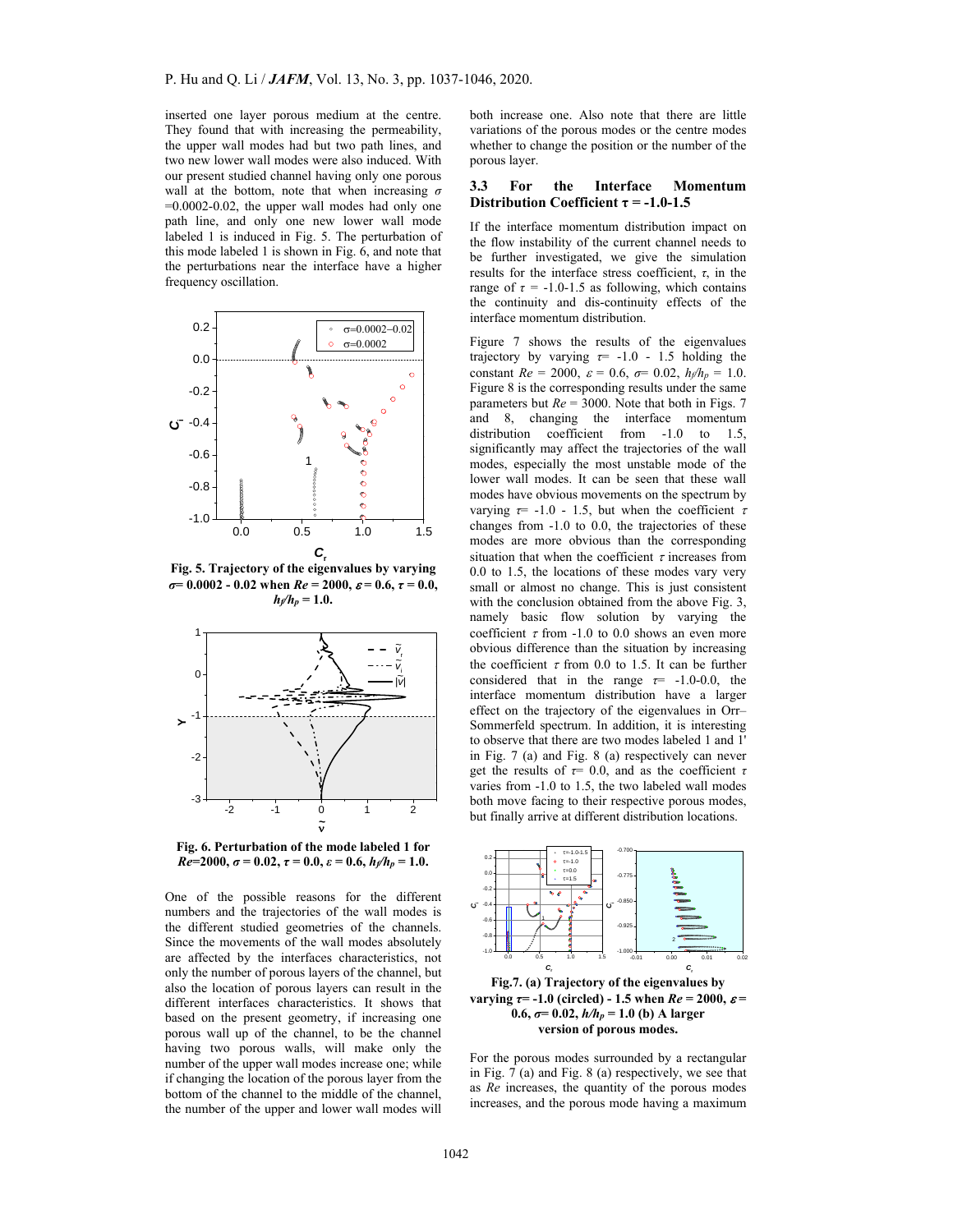value of the imaginary part of phase speed, *ci*, gets larger. However, as the coefficient *τ* increases, the quantity of the porous modes keeps the same, and the locations seem little or no change both in Fig. 7 (a) and Fig. 8 (a) which differ with the wall modes above mentioned. To observe clearly, we make Figs. 7 (b) and 8 (b) which are the larger version of these porous modes in Figs. 7 (a) and 8 (a). It can been observed that in Fig. 7 (b), each porous mode has an overall upward movement as increasing the value of  $\tau$ , while in Fig. 8 (b), on the contrary, each porous mode overall moves downward. In addition, the porous modes in Figs. 7 (b) and 8 (b) also share a certain same characteristic. That is the porous mode would overlap and may hard to be distinguished visually as the coefficient *τ* varies from -1.0 to 1.5.



 **~** (b) Labeled 1' at *τ*= -1 in Fig.8 (a) **Fig. 9. Perturbations of the labeled wall modes at different** *Re.* 











(c) At *τ*=1.5 **Fig. 10. Perturbations of the labeled 2 modes in Fig.7 (b).** 

Figure 9 further illustrates the perturbations,  $\widetilde{v}_r$  (dashed line),  $\widetilde{v}_i$  (dotted line),  $|\widetilde{v}|$  (solid line), of the wall modes labeled 1 and 1' at  $\tau$ = -1(red circled), the trajectories of which can never get the results of *τ*= 0.0 in Fig. 7 (a) and Fig. 8 (a) at different *Re*. We note that the amplitudes of the perturbations in Fig. 9 (a) occur near two kinds of interface, one is between a fluid layer and a porous wall (permeability wall), the other is between the fluid layer and the impermeability wall. But the perturbation in Fig. 9 (b) near the interface which is between the impermeable wall and the free fluid region hardly can be seen, and the oscillation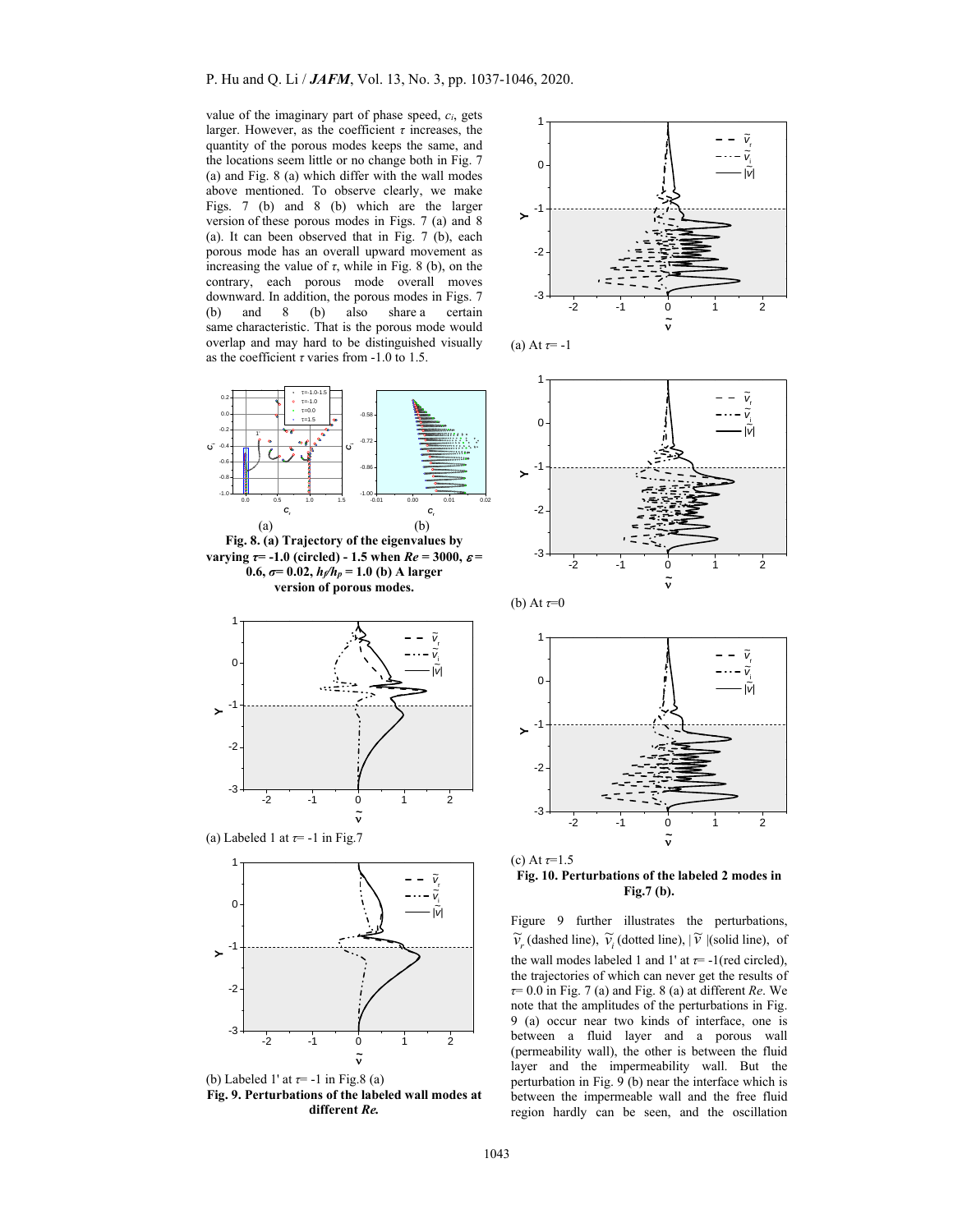frequency of the perturbation near the interface which is between the free fluid region and porous region has an obvious decrement in comparison with that situation in Fig. 9 (a).

# Figure 10 illustrates the perturbations,  $\widetilde{v}_r$  (dashed

line),  $\widetilde{v}_i$  (dotted line),  $|\widetilde{v}|$  (solid line), of the porous modes labeled 2 at  $\tau$ = -1, 0, 1.5 in Fig. 7 (b). Note that these perturbations occur both in the porous region and also near the interface between the porous domain and the free fluid domain. These modes' perturbations in the porous region oscillate at a higher frequency than that near the interface which can be ignored with respect to the perturbations in porous region. Comparing with the examples of  $\tau$ = -1 and  $\tau$ =1.5, the amplitude of the perturbation velocity at *τ*=0 in porous region has a reduction trend, but has an increase near the interface.



**Fig. 11. The relationships between** *σ* **and** *Rec* **under different** *τ* **conditions.** 

To obtain more insight into how the flow instability is affected by different values of interface momentum distribution coefficient, *τ*, we depict such figure as Fig. 11. Figure 11 indicates the behavior of critical Reynolds number, *Rec*, against permeability,  $\sigma$ , at constant  $\varepsilon = 0.6$ ,  $h_f/h_p = 1.0$  for  $\tau$  $=$  -1, 0, 1.5. In Fig. 11, with the increase of permeability, the value of *Rec* decreases whatever the value of  $\tau$  is. The critical Reynolds number under a small permeability is sensitive and a remarkable drop can be observed, and if the value of permeability is small enough, the value of critical Reynolds number almost overlap together under the three different *τ* conditions. However, when the permeability begins to increase, the value of *Rec* for  $\tau$  = -1 becomes greater than the other two cases that  $\tau = 0$  and  $\tau = 1.5$ , and the growth degree may further increase by increasing the permeability. The phenomenon is similar with the situations which is little differences existing for the basic flow and the trajectories of the eigenvalues between  $\tau = 0$  and  $\tau =$ 1.5. But when we enlarge certain regions of the two curves for  $\tau = 0$  and  $\tau = 1.5$ , find that the critical Reynolds number for  $\tau = 1.5$  is slightly greater than the situation for  $\tau = 0$ . Above all, it indicates that, for a channel with a bottom porous medium having a low permeability, the interface momentum distribution has less effect on the flow stability.

While further increasing the permeability, the interface momentum distribution begins to influence the flow stability, especially when  $\tau = -1$ , in which case the fluid passing through the present channel owns the greatest stability, and the fluid stability for  $\tau = 1.5$  is slightly better than the situation of  $\tau = 0$ . For the decrease in critical Reynolds number with increasing *τ* at a fixed permeability  $\sigma$ , one possible explanation is the decrease in interface velocity as increasing *τ*, which can be seen in Fig.3 showing the variations of interface velocity with changing *τ*.

#### **4. CONCLUSION**

The effect of the interface momentum distribution (including stress continuity and jump interface conditions) was investigated using spectral collocation method on the stability of Poiseuille flow for a channel partially obstructed by a permeable porous layer on its bottom plate. In order to investigate the effect of the interface characteristics on the stability picture of the main flow, we first present linearized instability results for an interface stress coefficient of  $\tau = 0$  which corresponds to stress continuity at the interface. To study the jump effect of the interface momentum distribution, we then present linearized stability results by changing the interface momentum distribution coefficient, *τ*.

It is predicted that the interface momentum distribution in a negative range has a larger effect on the trajectory of the eigenvalues than that in the positive range, especially on the trajectory of the most unstable mode of the upper wall modes and the lower wall modes. Moreover, with a low permeability in the porous region, the interface momentum distribution has less effect on the main flow stability, while further increasing the permeability, the interface momentum distribution begins to influence the flow stability, especially at *τ*  $= -1$ , in which case the fluid flow passing through the present channel owns the greatest stability, but the fluid stability degree for the interface momentum distribution varying in a positive range is slightly to be distinguished from that stress continuity interface condition.

#### **ACKNOWLEDGEMENTS**

This work was supported by the National Natural Science Foundation of China (Grant No. 41702250 and No.51906034) and the Science and Technology Research Project of Education Department of Jilin Province of China during the "13th Five-Year Plan" (No. JJKH20190701KJ).

## **APPENDIX: THE LAMINAR VELOCITY PROFILE**

The determination of constant coefficients *c1*, *c2*, *c3*, *c4* in Eqs.s (9) and (10) is given as follows for laminar velocity profile in the porous-fluid channel. To obtain coefficient values, we first make  $AC^* =$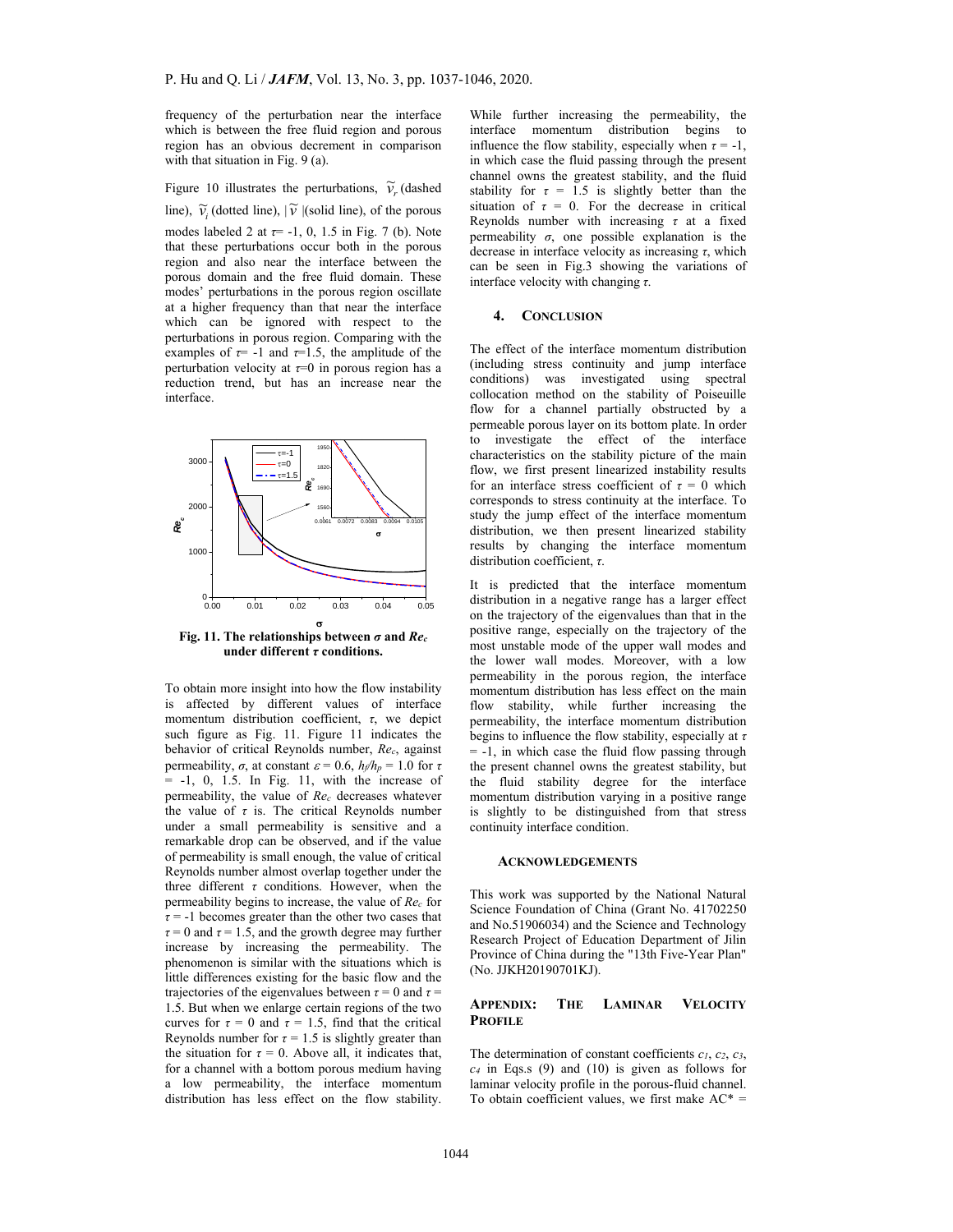B by assembling the boundary and interface conditions (7) and (8), then the matrixes as follows can be obtained.

$$
A = \begin{pmatrix} 1 & 1 & 0 & 0 \\ -1 & 1 & -a & -b \\ -1 - \tau / \sigma & \tau / \sigma & \frac{a}{\sqrt{\varepsilon \sigma}} & \frac{-b}{\sqrt{\varepsilon \sigma}} \\ 0 & 0 & b & a \end{pmatrix}
$$

$$
B = \begin{pmatrix} -1 & -1 - \sigma^2 & -2 - \tau / \sigma & \sigma^2 \end{pmatrix}^T
$$

where  $q = \frac{\sqrt{\varepsilon}}{q} \cdot \frac{n_p}{p}$  $a = \frac{\sqrt{\varepsilon}}{\sigma} \cdot \frac{h_p}{h_f}, b = -\frac{\sqrt{\varepsilon}}{\sigma} \cdot \frac{h_p}{h_f}$  $b = -\frac{\sqrt{\varepsilon}}{\sigma} \cdot \frac{h}{h}$  $=-\frac{\sqrt{\varepsilon}}{\sigma}\cdot\frac{n_p}{h_c}$ . From matrixes

A and B, we can obtain the matrix of  $C^* = (c_1^*, c_2^*,$  $c_3$ <sup>\*</sup>, $c_4$ <sup>\*</sup>)<sup>T</sup> with C<sup>\*</sup> =A<sup>-1</sup>B. Finally the constant coefficients

$$
c_1 = c_1^*, c_2 = c_2^*, c_3 = \frac{c_3^*}{1/3 + c_2}, c_4 = \frac{c_4^*}{1/3 + c_2}
$$
 in

Eqs. (9) and (10) can be achieved, and these constant coefficients *c1*, *c2*, *c3*, *c4* vary by substituting different parameters.

## **REFERENCES**

- Avramenko, A. A., A. V. Kuznetsov, B. I. Basok and D. G.Blinov (2005). Investigation of stability of a laminar flow in a parallel-plate channel filled with a fluid saturated porous medium. *Physics of Fluids* 17(9), 094102.
- Barletta, A. (2016). Instability of stationary twodimensional mixed convection across a vertical porous layer. *Physics of Fluids* 28(1), 014101
- Beavers, G. S., D. D. Joseph (1967). Boundary conditions at a naturally permeable wall. *Journal of Fluid Mechanics* 30, 197-207.
- Beavers, G. S., E. M. Sparrow, D. E. Rodenz (1973). Influence of Bed Size on the Flow Characteristics and Porosity of Randomly Packed Beds of Spheres. *Journal of Applied Mechanics* 40(3), 655-660.
- Berkowitz, B (2002). Characterizing flow and transport in fractured geological media: A review. *Advances in Water Resources* 25(8), 861-884.
- Chang, M., F. Chen, B. Straughan (2006). Instability of Poiseuille flow in a fluid overlying a porous layer. *Journal of Fluid Mechanics* 564, 287-303.
- Coronado, M. and Jetzabeth J. Ramírez-Sabag (2008). Analytical model for tracer transport in reservoirs having a conductive geological fault. *Journal of Petroleum Science & Engineering* 62(3-4), 73-79.
- Dai, C., Q. Li, H. Lei (2015). Instability of Poiseuille flow in a channel filled with multilayer porous media. *Journal of Porous Media* 18, 165-177.
- Hanspal, N. S., A. N. Waghode, V. Nassehi and R. J. Wakeman (2006). Numerical Analysis of Coupled Stokes/Darcy Flows in Industrial Filtrations. *Transport in Porous Media* 64(1), 73-101.
- Li, Q., H. Y. Lei, C. S. Dai (2014). Linear stability of a fluid channel with a porous layer in the center. *Acta Mechanica Sinica* 30, 28-36.
- Liu, R., Q. S. Liu, S. C. Zhao (2008). Instability of plane Poiseuille flow in a fluid-porous system. *Physics of Fluids* 20(10), 104105.
- Ma, M., J. Lu, G. Tryggvason (2016). Using statistical learning to close two-fluid multiphase flow equations for bubbly flows in vertical channels. *International Journal of Multiphase Flow* 85, 336-347.
- Neale, G., W. Nader (1974). Practical significance of Brinkman's extension of Darcy's law: coupled parallel flows within a channel and a bounding porous medium. *The Canadian Journal of Chemical Engineering* 52, 475-478.
- Ochoa-Tapia, J. A. S. Whitaker (1995b). Momentum transfer at the boundary between a porous medium and a homogeneous fluid II. Comparison with experiment. *International Journal of Heat Mass Transfer* 38, 2647-2655.
- Ochoa-Tapia, J. A., S. Whitaker (1995a). Momentum transfer at the boundary between a porous medium and a h International Journal of omogeneous fluid I: theoretical development. *International Journal of Heat Mass Transfer* 38, 2635-2646.
- Pirasteh, G., R. Saidur, S. M. A. Rahman and N. A. Rahim (2014). A review on development of solar drying applications. *Renewable & Sustainable Energy Reviews* 31(2), 133-148.
- Rosti, M. E., L. Cortelezzi, M. Quadrio(2015). Direct numerical simulation of turbulent channel flow over porous walls. *Journal of Fluid Mechanics* 784, 396-442.
- Schmid, P. J., D. S. Henningson (2001). Stability and transition in shear flows. Springer.
- Singh, S., P. Dhiman (2016). Thermal performance of double pass packed bed solar air heaters – A comprehensive review. *Renewable and Sustainable Energy Reviews* 53:1010-1031.
- Tilton, N., L. Cortelezzi (2008). Linear stability analysis of pressure-driven flows in channels with porous walls. *Journal of Fluid Mechanics*604, 411-455.
- Tilton, N., L. Cortelezzi(2006). The destabilizing effects of wall permeability in channel flows: A linear stability analysis. *Physics of Fluids*  18, 051702.
- Tryggvason, G., M. Ma, J. Lu (2016). DNS– Assisted Modeling of Bubbly Flows in Vertical Channels. *Nuclear Science and Engineering* 184(3), 312-320.